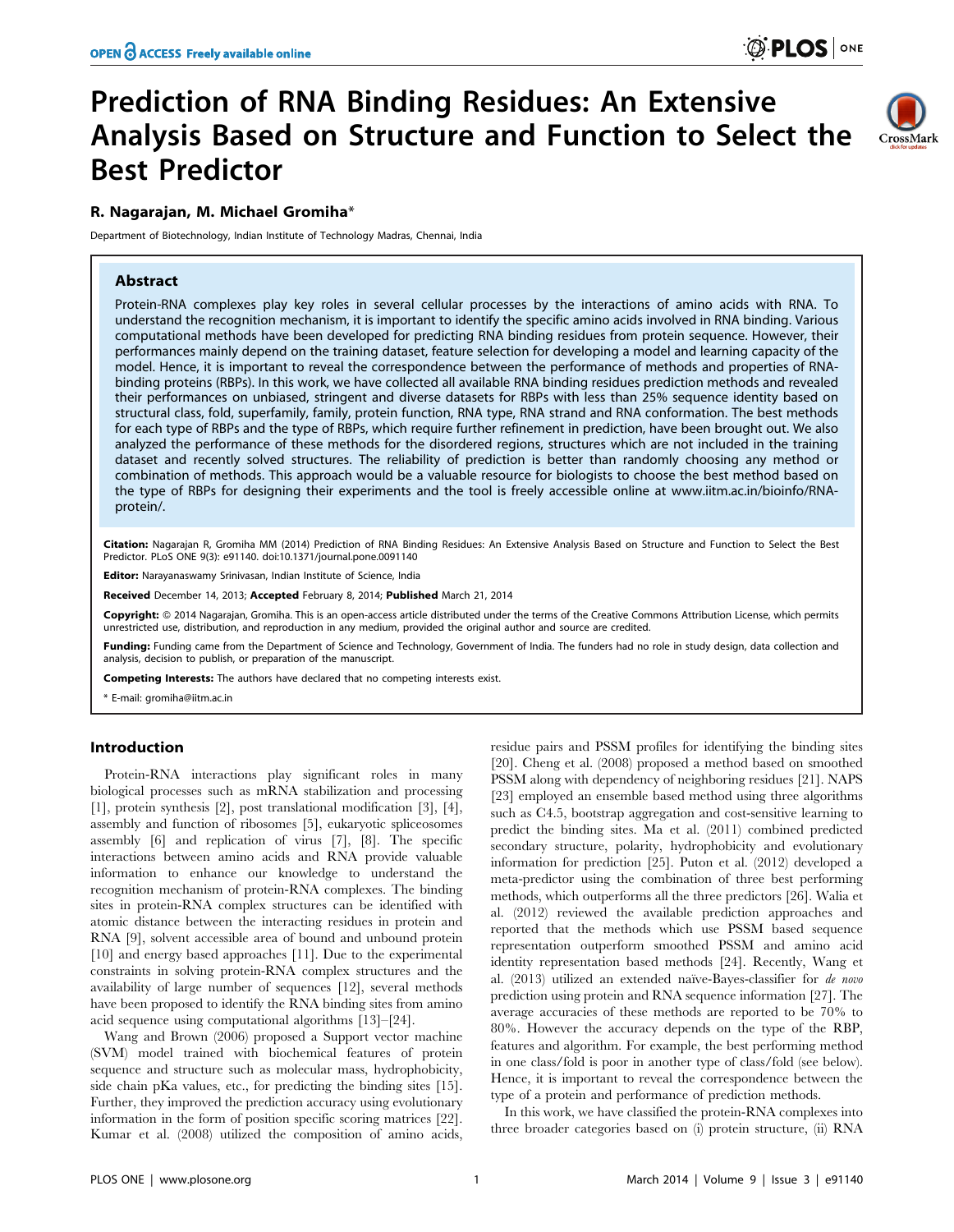structure and (iii) protein function. The proteins belonging to these categories are further grouped into subclasses such as fold, superfamiliy and family based on protein structure; RNA conformation, strand and type based on RNA structure; protein functions such as enzymes, regulatory proteins and structural proteins. On the other hand, we have collected all the available prediction methods, which have either on-line tool or standalone program for identifying the RNA binding residues. We have developed necessary in-house programs for analyzing the performance of all the available methods in all the data sets. We have related the performance of each method with different datasets and revealed the correspondence between them. The results obtained from our analysis would be helpful to the researchers to choose the best method for their protein(s) of interest to design experiments and opens up the necessity of new/refinement of methods for certain type of RBPs. Further, the performance of methods in specific subtypes of RBPs will be discussed.

## Materials and Methods

#### Data sets

We have collected all the protein-RNA complexes (1472 entries) available in Protein Data Bank (PDB) [30] (last accessed on  $17<sup>th</sup>$ July 2013) and classified them into three major categories based on (i) protein structure, (ii) RNA structure and (iii) protein function. We followed the classification of SCOP [31] for categorizing them into different classes, folds, superfamilies and families. The RBPs in these categories have been culled with the sequence identity of less than 25% to avoid the bias in the analysis. Final dataset contains 172 protein chains from 8 classes, 90 folds, 100 superfamilies and 126 families.

RNA structures are classified on three aspects: (i) RNA conformation such as A, RH, T and U, (ii) strand of RNA (single stranded and double helical) and (iii) type of RNA. The structural details of RNA have been obtained from Nucleic acid database (NDB) [32]. The final dataset contains 185, 186 and 110 protein chains with the sequence identity of less than 25% based on RNA conformation, strand and type, respectively.

The functional classification is based on enzymes, regulatory proteins and structural proteins, which are obtained from NDB. The final dataset contains 64 enzymes, 23 regulatory proteins and 76 structural proteins with the sequence identity of less than 25%.

## Computational methods for RNA binding residues prediction

We have collected all the available methods for predicting the binding sites in RBPs from amino acid sequence, which have either online services or available standalone program. The methods are BindN [15], Pprint [20], RNAProB [21], BindN+ [22], NAPS [23] and RNABindR v2.0 [24]. The details regarding name, features, technique, reference and link for the methods used in the present work are listed in Table S1. These methods used different datasets and their reported accuracies lie in the range of 70–80%.

#### Identification of RNA interacting residues

In this approach, we used two different distance based criteria to identify the RNA binding residues to analyze the performance of prediction methods. A residue in a RBP is identified as binding if the distance between any of its heavy atoms and a heavy atom in RNA is  $\leq$ 3.5 Å (or  $\leq$ 6.0 Å). Based on the distance criteria, we have developed in-house programs for identifying RNA binding residues for all the protein-RNA complexes in all the datasets. Generally, distances in the range of 3.5  $\AA$  to 6.0  $\AA$  is used in the literature and most of the prediction methods used the cutoff of 3.5 Å for identifying the binding site residues  $[15]$ ,  $[22]$ ,  $[23]$ . It is advised to use  $\leq 3.5$  Å for stringent prediction and  $\leq 6.0$  Å for flexible prediction in consideration with the experimental noise.

## Assessing the performance of prediction methods

We have assessed the performance of different methods using various measures such as sensitivity, specificity, accuracy and Matthews correlation coefficient (MCC). Sensitivity depicts the correct prediction of RNA binding residues, specificity reveals the ability of excluding non-binding residues and accuracy provides the overall performance. Accuracy2 (or balanced accuracy) is the mean of sensitivity and specificity, which avoids overestimating the prediction performance of methods on imbalanced datasets. Hence, we used Accuracy2 to select the best method in all the classifications. We also considered cutoff value of  $>60\%$  for both sensitivity and specificity. Other measures accuracy and MCC were treated with less priority.

$$
Sensitivity = TP/(TP + FN)
$$
 (1)

$$
Specificity = TN/(TN + FP)
$$
 (2)

$$
Accuracy1 = (TP + TN)/(TP + TN + FP + FN)
$$
 (3)

$$
Accuracy2 = (Sensitivity + Specificity)/2 \tag{4}
$$

 $MCC=$ 

$$
((TP \times TN) - (FP \times FN)) / \sqrt{(TP + FP)(TP + FN)(TN + FP)(TN + FN)}
$$
(5)

In these equations, TP is the number of true positives (binding residues predicted as binding), TN is the number of true negatives (non-binding residues predicted as non binding), FP is the number of false positives (non-binding residues predicted as binding) and FN is the number of false negatives (binding residues predicted as non binding).

## Results and Discussions

## Structural classes

Protein-RNA complexes are classified into 8 classes such as all- $\alpha$ , all- $\beta$ ,  $\alpha+\beta$ ,  $\alpha/\beta$ , multi domain proteins, small proteins, peptides and low resolution structures. The prediction performances of all the methods in these classes are shown in the Table 1. The methods BindN+ and Pprint showed the best performance in most of the classes for  $\leq 3.5$  Å and  $\leq 6.0$  Å distance criteria, respectively. RNABindR v2.0 performed well with the accuracy of more than 70% in six of the eight classes using the cutoff distance of 3.5 Å. However, the accuracy is less than  $60\%$  in small proteins. The method NAPS has the accuracy of less than 60% in six of the eight structural classes using the cutoff distance of  $6.0 \text{ Å}$ .

Interestingly, the performance of different methods varies with cutoff distance. With 3.5 Å distance cutoff, BindN+ uniformly performs well in all the classes. On the other hand, with  $6.0 \text{ Å}$ distance cutoff the best prediction method depends on the class. For example, RNABindR v2.0 showed the highest accuracy in all- $\alpha$ class whereas Pprint has the best performance in all- $\beta$  class proteins.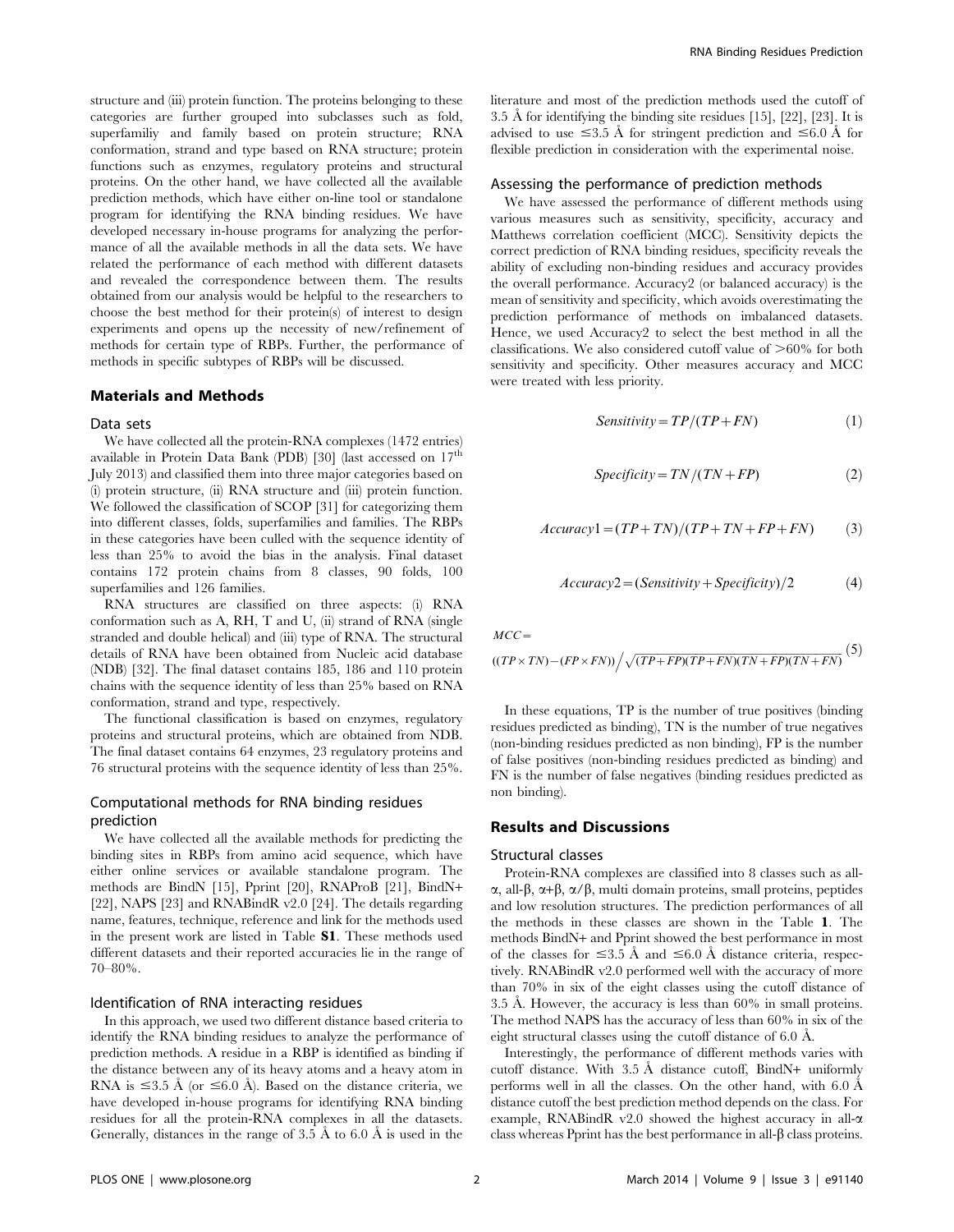Table 1. Prediction accuracy (%) of binding sites in different structural classes.

| Method                  | Average all- $\alpha$ |       | all-β | $\alpha + \beta$ | $\alpha/\beta$ | Low resolution | Multidomain | <b>Peptides</b> | <b>Small proteins</b> |
|-------------------------|-----------------------|-------|-------|------------------|----------------|----------------|-------------|-----------------|-----------------------|
| Distance cutoff 3.5 Å   |                       |       |       |                  |                |                |             |                 |                       |
| BindN                   | 66.14                 | 62.74 | 63.52 | 62.80            | 64.91          | 72.11          | 65.26       | 66.66           | 71.08                 |
| BindN+                  | 75.71                 | 75.37 | 75.50 | 73.58            | 75.20          | 81.64          | 74.59       | 76.81           | 74.77                 |
| <b>NAPS</b>             | 64.46                 | 63.12 | 60.39 | 60.64            | 63.19          | 64.67          | 60.22       | 82.97           | 60.45                 |
| Pprint                  | 72.70                 | 70.40 | 71.12 | 70.13            | 73.10          | 70.55          | 70.10       | 84.78           | 71.35                 |
| RNABindR v2.0           | 72.00                 | 75.40 | 67.22 | 70.93            | 73.25          | 70.76          | 73.74       | 89.13           | 55.63                 |
| RNAProB                 | 66.53                 | 66.05 | 70.13 | 65.61            | 71.58          | 71.69          | 61.43       | 68.12           | 57.59                 |
| l Distance cutoff 6.0 Å |                       |       |       |                  |                |                |             |                 |                       |
| BindN                   | 60.99                 | 59.68 | 59.95 | 59.62            | 60.95          | 69.07          | 59.50       | 57.69           | 61.49                 |
| BindN+                  | 69.95                 | 69.35 | 69.70 | 67.90            | 67.69          | 79.11          | 64.38       | 69.95           | 71.50                 |
| <b>NAPS</b>             | 60.12                 | 59.72 | 57.33 | 57.96            | 58.34          | 60.62          | 57.27       | 70.67           | 59.03                 |
| Pprint                  | 73.46                 | 70.71 | 71.23 | 69.89            | 73.51          | 76.90          | 68.04       | 79.09           | 78.28                 |
| RNABindR v2.0           | 69.51                 | 73.33 | 66.95 | 68.55            | 70.59          | 72.50          | 67.81       | 78.37           | 57.98                 |
| RNAProB                 | 64.54                 | 62.52 | 64.88 | 63.36            | 65.06          | 69.39          | 56.97       | 78.37           | 55.76                 |
|                         |                       |       |       |                  |                |                |             |                 |                       |

Accuracy = (sensitivity+specificity)/2.

doi:10.1371/journal.pone.0091140.t001



Figure 1. Prediction performance of computational methods in various folds, superfamilies and families. doi:10.1371/journal.pone.0091140.g001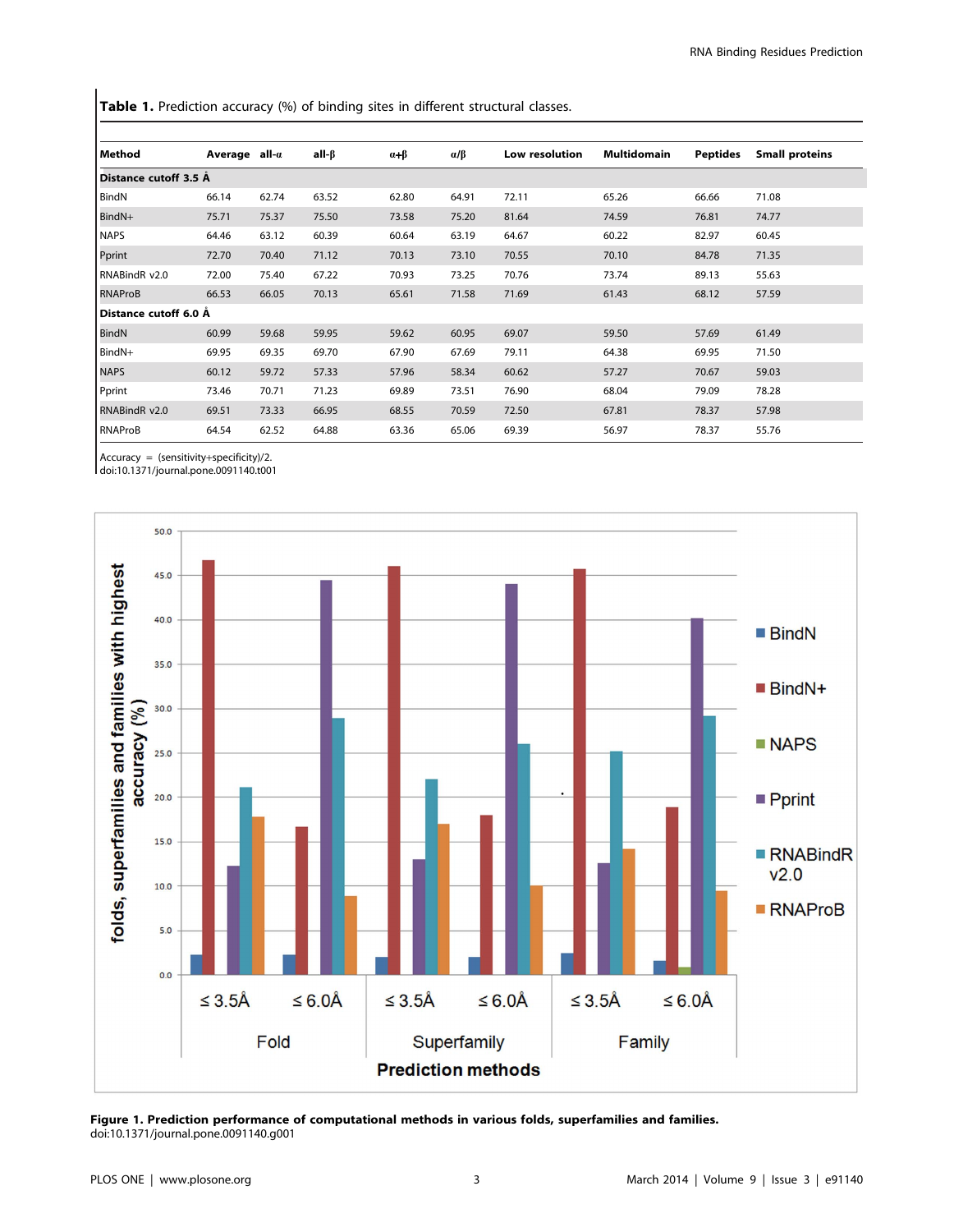Table 2. Typical examples of best and least predicted folds, superfamilies and families.

|                          |              |                                                             |        |       |       |       |      | Lowest                  |                |               |
|--------------------------|--------------|-------------------------------------------------------------|--------|-------|-------|-------|------|-------------------------|----------------|---------------|
| Fold/superfamily/family  | Distance (A) | Best Method Sensitivity Specificity Accuracy1 Accuracy2 MCC |        |       |       |       |      | <b>Accuracy2 Method</b> |                | <b>MCC</b>    |
| Fold                     |              |                                                             |        |       |       |       |      |                         |                |               |
| NSP3 homodimer (1)       | $\leq$ 3.5   | $BindN+$                                                    | 93.75  | 89.86 | 90.26 | 91.81 | 0.65 | 60.28                   | <b>NAPS</b>    | 0.14          |
| Ribosomal proteins (2)   | $\leq 6.0$   | Pprint                                                      | 90.62  | 88.73 | 91.40 | 89.68 | 0.79 | 61.60                   | <b>RNAProB</b> | 0.32          |
| Nucleoplasmin (3)        | $\leq$ 3.5   | RNAProB                                                     | 31.11  | 94.79 | 94.09 | 62.95 | 0.22 | 43.81                   | RNABindR v2.0  | $\theta$      |
| $IF3$ -like $(1)$        | $\leq 6.0$   | Pprint                                                      | 38.46  | 84.13 | 82.88 | 61.30 | 0.10 | 47.91                   | <b>BindN</b>   | $\mathcal{O}$ |
| Superfamily              |              |                                                             |        |       |       |       |      |                         |                |               |
| Rho N-terminal domain(1) | $\leq$ 3.5   | <b>RNAProB</b>                                              | 100.00 | 97.25 | 97.46 | 98.62 | 0.85 | 49.70                   | <b>NAPS</b>    | $\mathbf{0}$  |
| tRNA-binding arm (1)     | $\leq 6.0$   | RNAProB                                                     | 88.89  | 99.72 | 99.46 | 94.31 | 0.89 | 61.39                   | <b>NAPS</b>    | 0.07          |
| proRS(1)                 | $\leq$ 3.5   | $BindN+$                                                    | 44.44  | 91.59 | 90.70 | 68.02 | 0.17 | 48.60                   | RNAProB        | $\mathcal{O}$ |
| Poly A polymerase (1)    | $\leq 6.0$   | RNABindR v2.0                                               | 42.86  | 78.82 | 76.61 | 60.84 | 0.12 | 47.87                   | $BindN+$       | 0             |
| Family                   |              |                                                             |        |       |       |       |      |                         |                |               |
| SM motif of SNRNP (1)    | $\leq$ 3.5   | RNAProB                                                     | 83.33  | 93.94 | 93.06 | 88.63 | 0.65 | 43.94                   | BindN+         | $\mathbf 0$   |
| L23p(1)                  | $\leq 6.0$   | Pprint                                                      | 88.57  | 95.65 | 92.59 | 92.11 | 0.85 | 62.86                   | <b>RNAProB</b> | 0.41          |
| RNB domain (1)           | $\leq$ 3.5   | RNABindR v2.0                                               | 61.76  | 70.61 | 70.17 | 66.19 | 0.15 | 48.02                   | <b>RNAProB</b> | 0             |
| Comoviridae (2)          | $\leq 6.0$   | <b>NAPS</b>                                                 | 42.11  | 76.35 | 74.59 | 59.23 | 0.09 | 46.72                   | Pprint         | $\mathcal{O}$ |

 $ACcuracy1 = (TP + TN)/(TP + TN + FP + FN)$ .

 $Accuracy2 = (sensitivity + specificity)/2.$ 

doi:10.1371/journal.pone.0091140.t002

#### Folds, superfamilies and families

We have analyzed the prediction performance of all the computational methods in 90 folds, 100 superfamilies and 126 families and the results are presented in the Figure 1. In all the three classifications (folds, superfamilies and families), BindN+ and Pprint showed the best performance in  $>40\%$  of folds, superfamilies and families using the distance cutoff of  $3.5 \text{ Å}$  and  $6.0 \text{ Å}$ , respectively. In addition, other methods also performed well in few folds, superfamilies and families (Figure 1). These results showed the importance of different methods with different levels of performance.

Further, we have identified methods, which have the best and least performance in each fold, superfamiliy and family and the results are represented in Table S2 in Tables S1. Table 2 lists few typical examples from each category. BindN+ and Pprint showed the best performance in the fold type of NSP3 homodimer and ribosomal proteins with an accuracy of 91% and 90%, respectively. However, methods NAPS and RNAProB showed a poor performance with accuracy of about 60–61%. We also presented two examples of poorly predicted folds in Table 2. The best accuracy of Nucleoplasmin-like fold is just 63% with the sensitivity and specificity of 31% and 95%, respectively.

Among the superfamilies, Rho N-terminal domain-like and  $tRNA$ -binding arm are predicted with the accuracy of  $>90\%$  by RNAProB whereas the lowest accuracies are 50% and 61%, respectively. The proRS and poly A polymerase are the examples of poorly predicted superfamilies with the sensitivity of less than 45%. Although BindN+ performs well in many superfamilies, it is identified as the least accuracy method in poly A polymerase superfamily. The families SM motif of SNRNP and L23p are predicted with the highest accuracy of 89% and 92% whereas RNB domain-like and Comoviridae-like VP are poorly predicted with accuracy of 66% and 59%, respectively. These results showed that the prediction methods are complementing each other in different types of RBPs.

## Disordered regions

We have collected the disordered regions by comparing the proteins in free and complex forms and identified the binding sites using the complex structures. These information have been used to evaluate the performance of different prediction methods in disordered regions. The results obtained in disordered regions of 33 protein chains are presented in Figure 2 and Table S3 in Tables S1. Interestingly, all the methods except RNAProB perform well with an average accuracy of more than 60%. Further, BindN+ showed an average accuracy of 81%, which is remarkably higher than that obtained in DNA binding proteins, which have the average accuracy of 65% [28], [29].

#### RNA structure

We have classified protein-RNA complexes based on the types of RNA strand such as single strand and double helical RNA. We observed that RNABindR v2.0 has the best performance in double helical RNA. In single stranded RNA, BindN+ and Pprint predicted well in  $\leq 3.5$  Å and  $\leq 6.0$  Å distance, respectively. The methods RNAProB and NAPS have poor performance with the accuracy of less than 60% in double helical RNA.

We have grouped the protein-RNA complexes into 8 different groups based on the type of RNA. The best and least accuracy method in all the RNA types is shown in Table 3 and Table S4 in Tables S1. We noticed that RNABindR v2.0 has the best performance in mRNA and siRNA with an accuracy of about 79% and 80%. In the rRNA type, BindN+ and Pprint are showed the best performance at the cutoff distance of  $3.5 \text{ Å}$  and  $6.0 \text{ Å}$ , respectively. The accuracy is more than 75% with a balance between sensitivity and specificity. This might be due to the fact that rRNA type has more number of structures and are well trained for prediction. Viral RNA has 12 proteins and the highest accuracy in this type is 66% with the low sensitivity of 49%.

The best performance of prediction methods in each RNA conformation is shown in Table S5 in Tables S1. Most of the RNA structures have the conformation type of U-type and less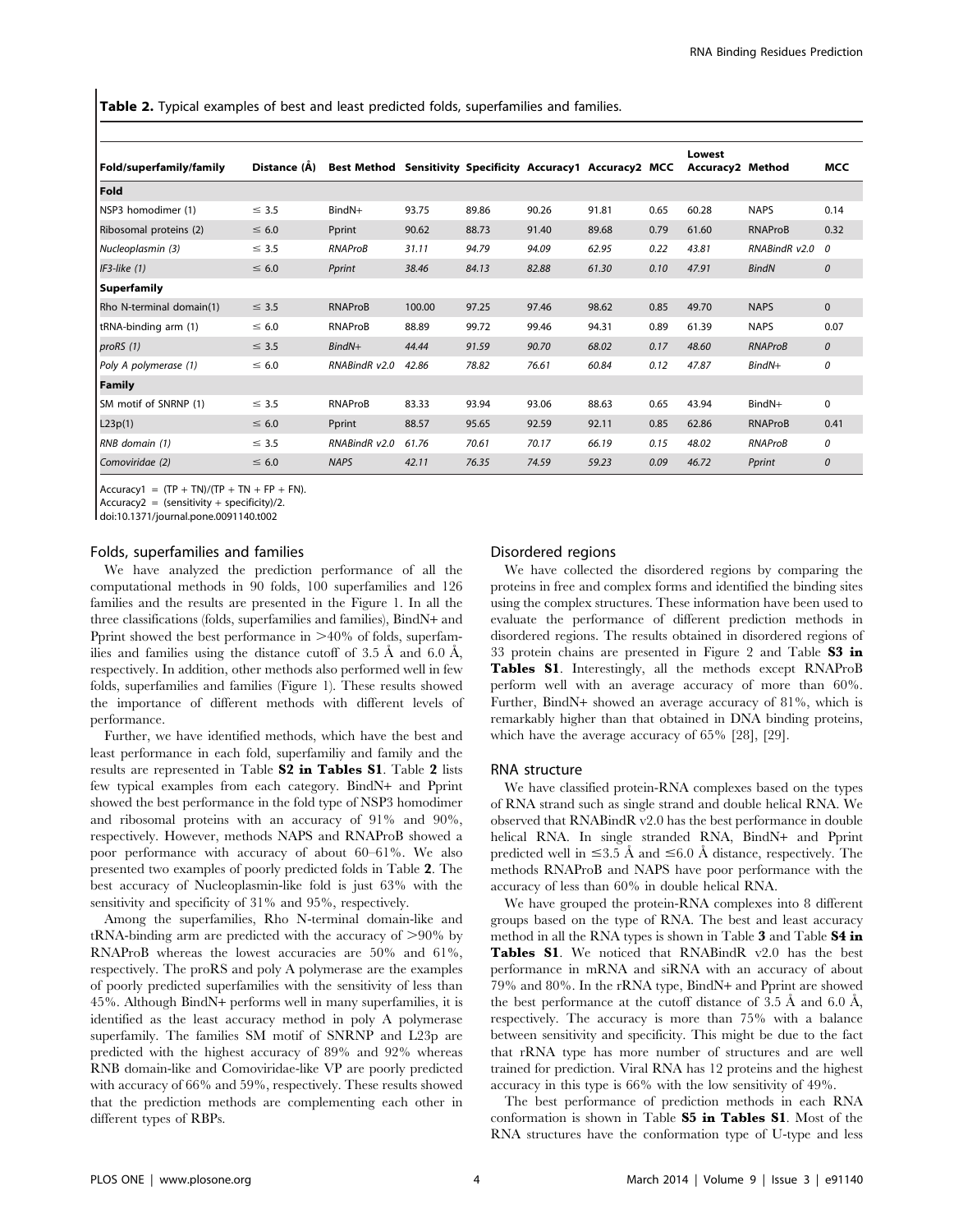

**Prediction methods** 

Figure 2. Prediction performance of computational methods in disordered regions. doi:10.1371/journal.pone.0091140.g002

structures are available with RH-type. The method RNABindR v2.0 showed the best performance in A-type and RH-type. In Utype, BindN+ and Pprint showed the highest accuracy of 72% and 69% at the distance cutoff of 3.5 Å and 6.0 Å, respectively.

## Protein function

Based on protein functions, we have grouped the protein-RNA complex structures into three major categories such as enzymes, regulatory and structural proteins and the prediction results are presented in Tables S6-S8 in Tables S1. The structures in the enzyme group are further divided into 9 groups with 58 chains. The binding sites of most of the enzymes are well predicted with an accuracy of more than 70% using BindN+, RNABindR v2.0 and Pprint. We observed similar results in regulatory proteins. In structural proteins, RNAProB predicted well in two of the four cases.

#### Performance of prediction methods in different datasets

We have evaluated the performance of methods using two different and independent datasets: i) dataset of structures, which are not included in the training dataset for developing individual prediction methods and ii) dataset of recently solved protein-RNA complex structures (since June 2012). The prediction results of each method in these two datasets were presented in the Table 4. The accuracy of all the methods in both datasets lies between 55– 71%. BindN+ and RNABindR v2.0 showed the best performance

| Table 3. Prediction accuracy of binding sites in different RNA types (3.5 Å cutoff). |  |  |  |
|--------------------------------------------------------------------------------------|--|--|--|
|                                                                                      |  |  |  |

| <b>RNA</b> type | <b>Best Method</b> | Sensitivity | <b>Specificity</b> |       | Accuracy1 Accuracy2 | MCC  | <b>Lowest Accuracy2</b> | Method      | MCC         |
|-----------------|--------------------|-------------|--------------------|-------|---------------------|------|-------------------------|-------------|-------------|
| mRNA(7)         | RNABindR v2.0      | 77.03       | 80.48              | 80.48 | 78.76               | 0.35 | 56.74                   | <b>NAPS</b> | 0.07        |
| Pre miRNA(2)    | BindN              | 80.00       | 81.38              | 81.20 | 80.69               | 0.19 | 45.70                   | RNAProB     | $\mathbf 0$ |
| rRNA(54)        | BindN+             | 83.01       | 74.65              | 79.08 | 78.83               | 0.52 | 63.62                   | <b>NAPS</b> | 0.24        |
| sRNA(1)         | RNAProB            | 61.90       | 96.81              | 90.43 | 79.36               | 0.66 | 60.81                   | BindN       | 0.23        |
| siRNA(3)        | RNABindR v2.0      | 82.64       | 77.89              | 79.82 | 80.27               | 0.48 | 60.93                   | Pprint      | 0.19        |
| snRNA(3)        | BindN+             | 90.11       | 91.15              | 90.65 | 90.63               | 0.66 | 73.64                   | <b>NAPS</b> | 0.20        |
| tRNA(28)        | <b>RNAProB</b>     | 59.86       | 93.74              | 91.49 | 76.80               | 0.44 | 59.25                   | <b>NAPS</b> | 0.09        |
| viral_RNA(12)   | BindN+             | 49.21       | 83.38              | 81.90 | 66.29               | 0.17 | 57.60                   | <b>NAPS</b> | 0.07        |

Accuracy1 =  $(TP + TN)/(TP + TN + FP + FN)$ .

 $Accuracy2 = (sensitivity + specificity)/2.$ 

doi:10.1371/journal.pone.0091140.t003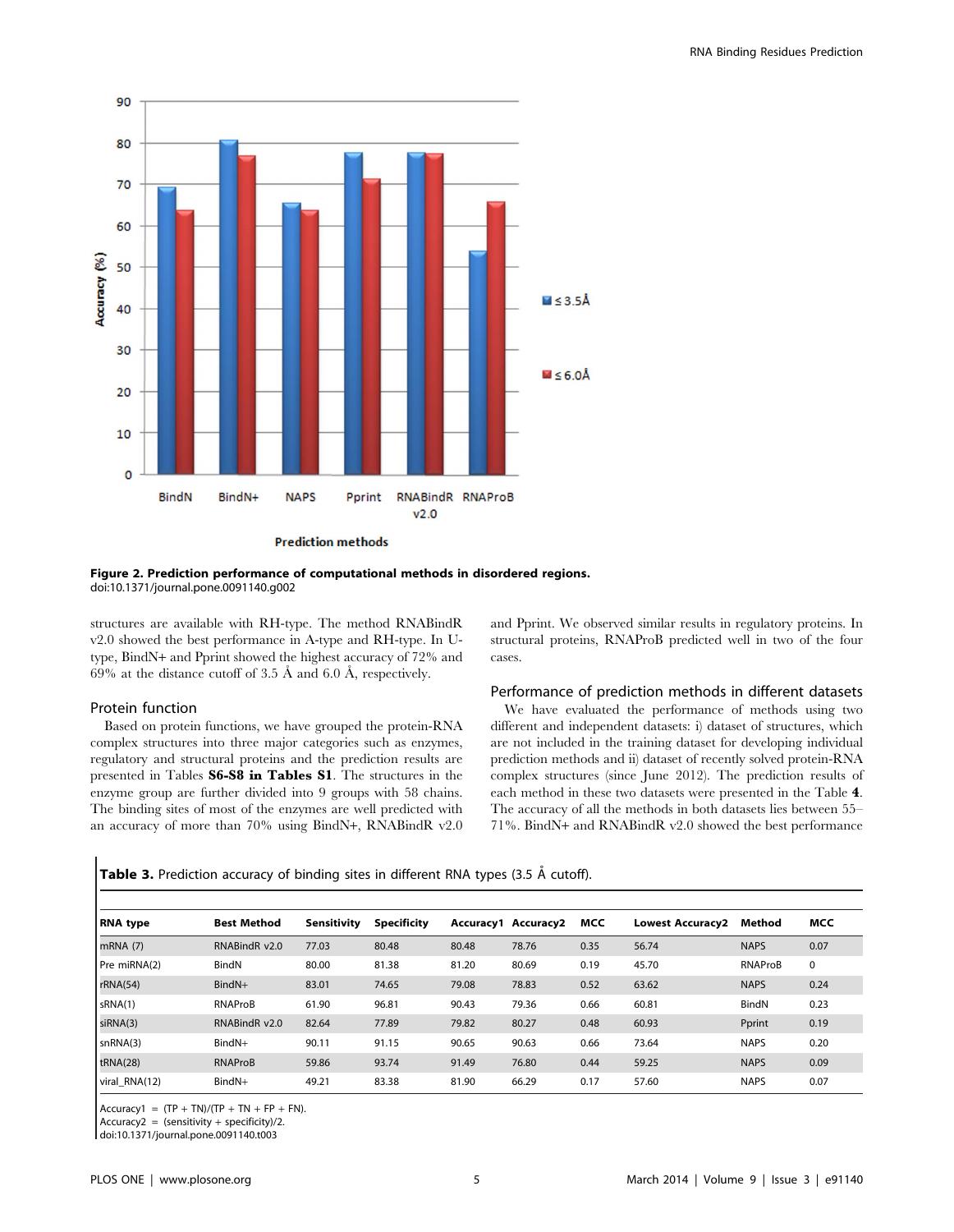Table 4. Prediction performance of different methods in two independent datasets.

| l Method       | Data set 1   |       |      |        |       |      | Data set 2                                                                                      |       |      |        |       |      |
|----------------|--------------|-------|------|--------|-------|------|-------------------------------------------------------------------------------------------------|-------|------|--------|-------|------|
|                | $\leq$ 3.5 Å |       |      | ≤6.0 Å |       |      | $\leq$ 3.5 Å                                                                                    |       |      | ≤6.0 Å |       |      |
|                |              |       |      |        |       |      | Accuracy1 Accuracy2 MCC Accuracy1 Accuracy2 MCC Accuracy1 Accuracy2 MCC Accuracy1 Accuracy2 MCC |       |      |        |       |      |
| BindN          | 74.88        | 64.00 | 0.23 | 70.35  | 61.26 | 0.21 | 75.49                                                                                           | 62.78 | 0.21 | 71.26  | 60.98 | 0.20 |
| BindN+         | 79.45        | 70.65 | 0.34 | 77.43  | 66.93 | 0.33 | 78.75                                                                                           | 68.01 | 0.30 | 76.77  | 65.46 | 0.30 |
| <b>NAPS</b>    | 66.29        | 60.89 | 0.17 | 63.58  | 58.36 | 0.15 | 66.61                                                                                           | 62.80 | 0.18 | 64.55  | 60.61 | 0.16 |
| Pprint         | 70.74        | 66.22 | 0.25 | 73.82  | 66.59 | 0.31 | 70.70                                                                                           | 64.80 | 0.21 | 72.05  | 65.17 | 0.26 |
| RNABindR v2.0  | 65.95        | 68.78 | 0.27 | 71.28  | 67.38 | 0.32 | 65.12                                                                                           | 66.90 | 0.22 | 70.47  | 66.72 | 0.28 |
| <b>RNAProB</b> | 82.21        | 60.15 | 0.22 | 73.43  | 58.47 | 0.21 | 80.48                                                                                           | 55.71 | 0.13 | 71.03  | 55.20 | 0.13 |

Data set 1: List of protein-RNA complexes analyzed in this work and are not used in the respective methods.

Data set 2: List of protein-RNA complexes published since June 2012, after the publication of analyzed prediction methods.

doi:10.1371/journal.pone.0091140.t004

in both datasets at the distance cutoff of  $\leq 3.5$  Å and  $\leq 6.0$  Å, respectively. Pprint and NAPS performed well with an average accuracy of 66% and 61%, respectively. The performance of the method RNAProB is poor for the newly crystallized protein-RNA complex structures with the average accuracy of 55%.

We have classified the prediction methods into three groups such as i) additive ii) PSSM iii) non-PSSM. The performances of these three groups in all our datasets are given in Table S9 in Tables S1. From the results, it is clearly seen that the PSSM group performs very well in all the 13 datasets with the accuracy of more than 60%. This trend is similar to the prediction of DNA binding residues [28] and other reports in the literature [24].

# Comparison between ensemble method and best methods

We have performed an ensemble based prediction, which is based on the majority of voting among six methods used in this work. We have compared the ensemble based prediction results with the best methods in all the datasets and the results are shown in the Table 5. Interestingly, the best methods identified in each classification outperformed the ensemble based prediction in most of the datasets. For example, ensemble based prediction has the highest accuracy in 17 out of 126 families whereas it is 109 using the best methods identified in this work. The average accuracy has been improved up to 8% using the best method. Further, the comparison of prediction accuracies in all the 290 RNA binding protein chains showed that 68% and 57% of the complexes has been better predicted with the accuracy of at least 5% using the method identified in this work than the ensemble based method at the cutoff of  $6 \text{ Å}$  and  $3.5 \text{ Å}$ , respectively. The comparison demonstrated the importance of using the best method to predict RNA binding residues.

## Web application

We have developed a user friendly web application using PERL-CGI modules for back end and HTML and JavaScript for front end. This application is designed to provide the best method for any RBP based on its structural class, fold, superfamily, family, RNA strand, RNA type, RNA conformation and protein function. It takes structural/functional information of a query RBP/RNA and displays the best method and corresponding link to access the method in the output. The web application is freely available and can be accessed at [www.iitm.ac.in/bioinfo/RNA-protein/.](www.iitm.ac.in/bioinfo/RNA-protein/) For example, in the superfamily of Zn-binding ribosomal protein, BindN and Pprint are the best methods at the distance cutoff of  $\leq$ 3.5 Å and  $\leq$ 6.0 Å, respectively (Figure 3). We also included

Table 5. Comparison between ensemble method and best methods in different datasets.

| Data set                | Number of sub<br>groups | Number of sub groups predicted with highest accuracy |                    |                 |                    |  |  |  |  |
|-------------------------|-------------------------|------------------------------------------------------|--------------------|-----------------|--------------------|--|--|--|--|
|                         |                         | $\leq$ 3.5 Å                                         |                    | ≤6.0 Å          |                    |  |  |  |  |
|                         |                         | <b>Ensemble</b>                                      | <b>Best method</b> | <b>Ensemble</b> | <b>Best method</b> |  |  |  |  |
| <b>Class</b>            | 8                       | 2(76.03)                                             | 6(77.48)           | 0(69.69)        | 8 (74.06)          |  |  |  |  |
| Fold                    | 90                      | 11 (74.09)                                           | 79 (80.93)         | 4(68.69)        | 86 (76.87)         |  |  |  |  |
| Superfamily             | 100                     | 13 (74.08)                                           | 87 (80.94)         | 4(68.68)        | 96 (76.85)         |  |  |  |  |
| Family                  | 126                     | 17 (73.67)                                           | 109 (80.67)        | 5(68.15)        | 121 (76.63)        |  |  |  |  |
| <b>RNA</b> conformation | $\overline{4}$          | 0(70.69)                                             | 4 (75.23)          | 0(65.35)        | 4 (71.22)          |  |  |  |  |
| RNA strand              | $\overline{2}$          | 0(67.48)                                             | 2(71.31)           | 0(63.57)        | 2(68.56)           |  |  |  |  |
| RNA type                | 8                       | 0(70.61)                                             | 8 (78.95)          | 0(64.48)        | 8 (72.48)          |  |  |  |  |
| Protein function        | 21                      | 1(68.11)                                             | 20 (75.74)         | 0(62.48)        | 21 (70.79)         |  |  |  |  |

Average accuracies (%) are given in parentheses.

doi:10.1371/journal.pone.0091140.t005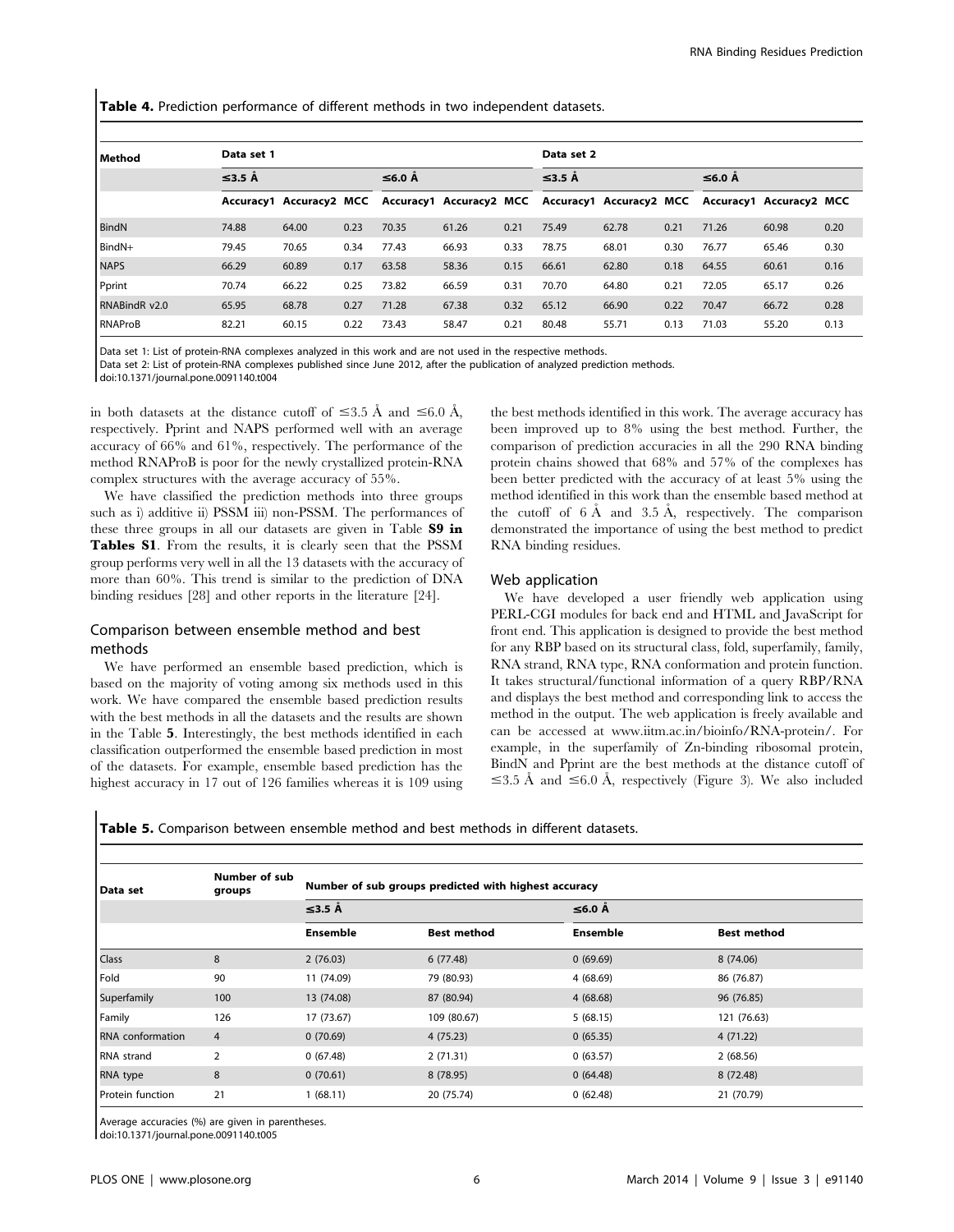

Figure 3. Web application to provide the best methods based on the type of RBPs. doi:10.1371/journal.pone.0091140.g003

separate links for accessing all the datasets used in this work for evaluating the prediction methods and the list of analyzed methods with appropriate details.

## Conclusions

Computational methods provide consensus as well as conflict prediction results on identifying the RNA binding site residues. It is essential to reveal the best and reliable method for a query RBP. Based on the structure and function of the interacting protein and RNA, we have analyzed the available RNA binding sites prediction methods using stringent, unbiased and diverse data sets. We revealed the one-to-one correspondence between prediction performance of methods and the type of RBPs. We have also developed a web application to choose the best method for any RBP of interest. The results obtained in this work would aid biologists to design experiments efficiently. Secondly, the analysis pointed out the subgroup of RBPs, which requires new method or refinement of methods. Further, the performance of PSSM based methods are better than other features based on physio-chemical characteristics of amino acid residues.

# Supporting Information

Tables S1 Table S1. List of prediction methods used in the present study. Table S2. Performance of prediction methods in each fold, superfamily and family. Table S3. Prediction performance of methods in disordered regions. Table S4. Prediction performance of methods in different RNA types. Table S5 Prediction performance of methods in different RNA conformation. Table S6. Prediction performance of methods in each enzyme. Table S7. Prediction performance of methods in each regulatory protein. Table S8. Prediction performance of methods in each structural protein. Table S9. Prediction performance of three groups of methods in all the datasets. (XLS)

#### Acknowledgments

The authors RN and MMG thank the Bioinformatics facility of Department of Biotechnology and Indian Institute of Technology for computational facilities. RN thanks Department of Biotechnology (DBT), Govt. of India for the award of Bioinformatics National Certification (BINC) fellowship.